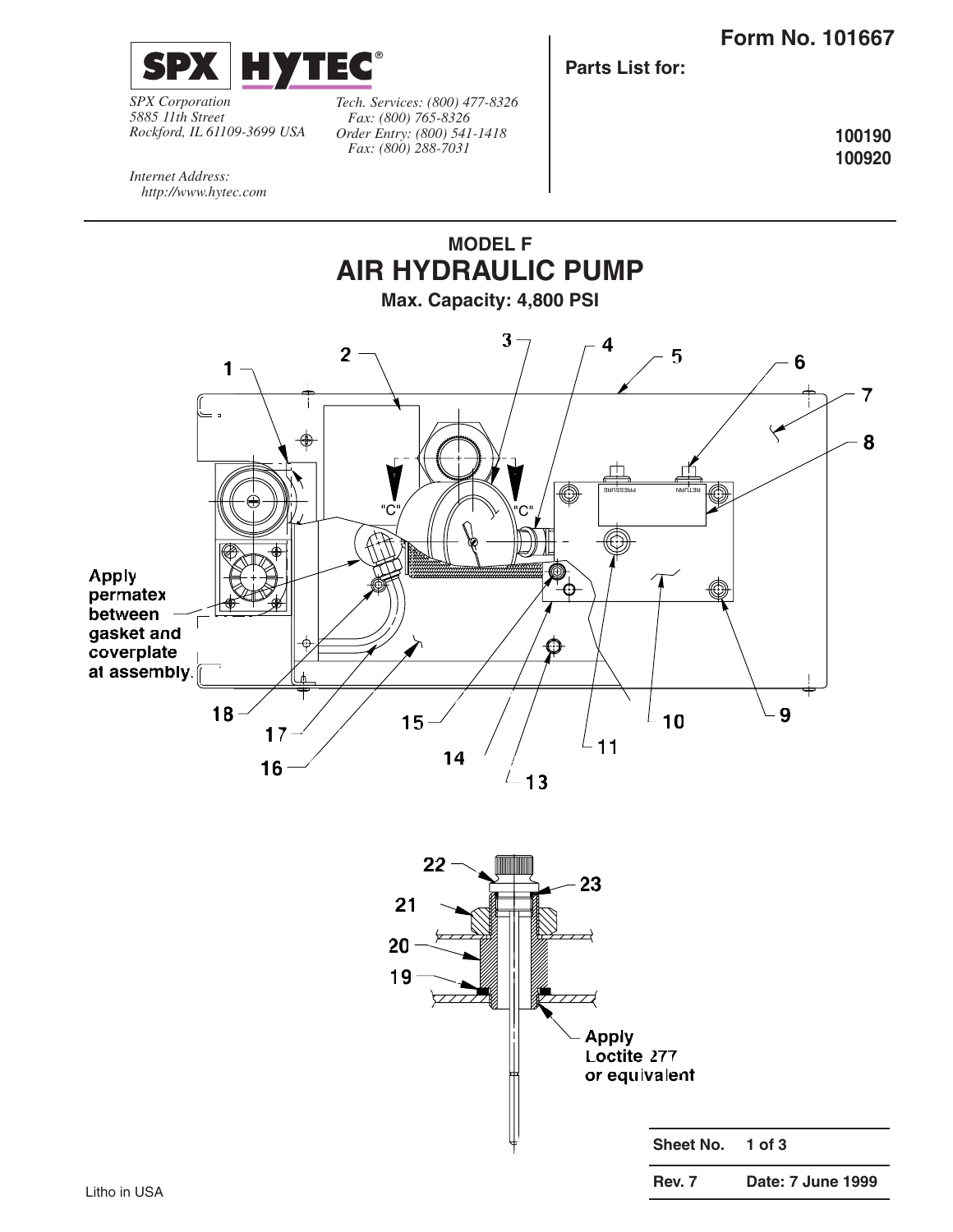| Item           | Part                                | No.                   |                                                                                             |  |  |  |  |
|----------------|-------------------------------------|-----------------------|---------------------------------------------------------------------------------------------|--|--|--|--|
| No.            | No.                                 | Req'd                 | <b>Description</b>                                                                          |  |  |  |  |
| 1              | 202076                              | 1                     | Decal                                                                                       |  |  |  |  |
| 2              | 350492                              | 1                     | Decal                                                                                       |  |  |  |  |
| 3              | 17946                               | 1.                    | Pressure Gauge                                                                              |  |  |  |  |
| 4              | 10645                               | 1                     | 45° Street Elbow                                                                            |  |  |  |  |
| 5              | 309386                              | $\mathbf{2}^{\prime}$ | Decal                                                                                       |  |  |  |  |
| 6              | 10970                               | $\overline{c}$        | Pipe Plug                                                                                   |  |  |  |  |
| $\overline{7}$ | 58760WH2                            | 1                     | <b>Top Cover</b>                                                                            |  |  |  |  |
| 8              | 210995                              | 1.                    | <b>Manifold Decal</b>                                                                       |  |  |  |  |
| 9              | 10020                               | 4                     | Cap Screw (1/4-20 UNC X 1-1/4" Lg.)                                                         |  |  |  |  |
| 10             | 45837                               | 1.                    | Manifold                                                                                    |  |  |  |  |
| 11             | 10479                               | 1                     | Pipe Plug                                                                                   |  |  |  |  |
| 13             | 211060                              | 6                     | Screw (#9-15 X 1" Lg.; Torque to 25/30 in. lbs.)                                            |  |  |  |  |
| 14             | 58714                               | 1.                    | Manifold                                                                                    |  |  |  |  |
| 15             | 11151                               | 4                     | Cap Screw (10-24 UNC X 1-1/4" Lg.; Torque to 50/60 in. lbs.)                                |  |  |  |  |
| 16             | 58761WH2                            | 1                     | <b>Cover Plate</b>                                                                          |  |  |  |  |
| 17             | 14726 .33 ft.                       |                       | Tubing                                                                                      |  |  |  |  |
| 18             | 11434                               | 2                     | Cap Screw (10-24 UNC X 1/2 Lg.; Torque to 50/60 in. lbs.)                                   |  |  |  |  |
| 19             | 252041                              | 1                     | Sealing Washer                                                                              |  |  |  |  |
| 20             | 351190                              | 1                     | Filler Plug Adapter                                                                         |  |  |  |  |
| 21             | 252042                              | 1                     | Hex Jam Nut                                                                                 |  |  |  |  |
| 22             | 252070                              | 1                     | <b>Dipstick Assembly</b>                                                                    |  |  |  |  |
| 23             | *†10273                             | 1                     | O-ring (13/16 X 5/8 X 3/32)                                                                 |  |  |  |  |
|                | <b>PARTS INCLUDED BUT NOT SHOWN</b> |                       |                                                                                             |  |  |  |  |
|                | 211060                              | 4                     | Screw (#9-15 X 1" Lg.; Torque to 25/30 in. lbs.; Note: For pump<br>mounting purposes only.) |  |  |  |  |

Part numbers marked with an asterisk (\*) are contained in Repair Kit No. 300888 for pump #100190. Part numbers marked with a dagger (†) are contained in Repair Kit No. 300935 for pump #100920.

Refer to any operating instructions included with this product for detailed information about operation, testing, disassembly, reassembly, and preventive maintenance.

Items found in this parts list have been carefully tested and selected. **Therefore: Use only genuine Hytec replacement parts!**

Additional questions can be directed to our Technical Services Department.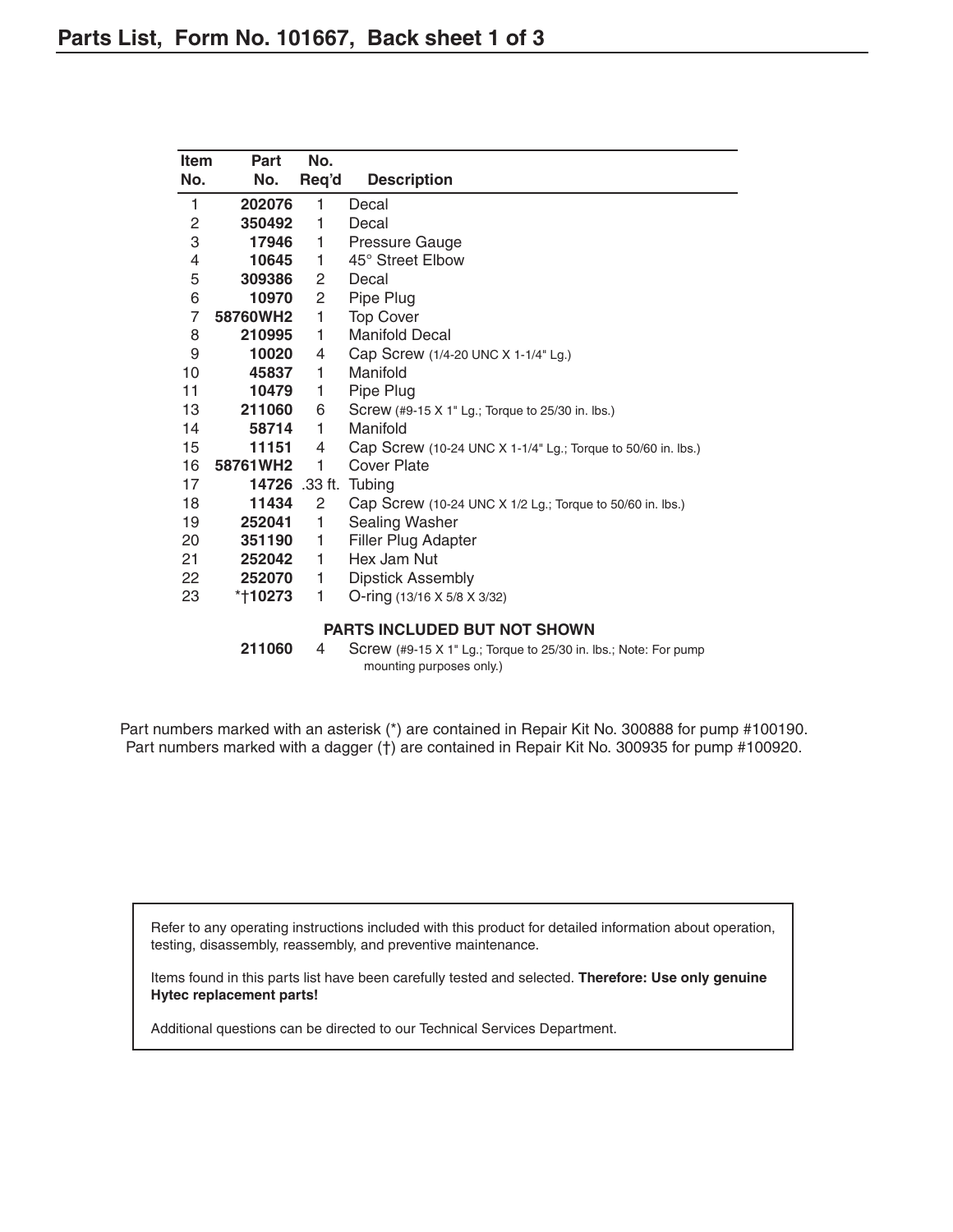**END VIEW**



| <b>Item</b> | Part      | No.                  |                                                                                                               |
|-------------|-----------|----------------------|---------------------------------------------------------------------------------------------------------------|
| No.         | No.       | Reg'd                | <b>Description</b>                                                                                            |
|             | 421229PU2 |                      | <b>Front Panel</b>                                                                                            |
| 2           | *†10273   | 1                    | O-ring $(13/16 \times 5/8 \times 3/32)$                                                                       |
| 3           | 14794     | 1                    | <b>Plastic Cap</b>                                                                                            |
| 4           | 15373     | 1                    | Elbow                                                                                                         |
| 5           | 252064    | 2                    | Soc. Hd. Cap Screw                                                                                            |
| 6           | 252032    |                      | Filter Regulator Assembly (For replacement bowl order no.<br>251812, For replacement filter order no. 251811) |
| 7           | 15499     | $\mathbf{2}^{\circ}$ | Pipe Plug                                                                                                     |
| 8           | 252030    | 1                    | Air Lubricator (For replacement bowl order no. 251813)                                                        |
| 9           | 14126     | 10                   | Screw (10-24 X 3/8 Lg.)                                                                                       |
| 11          | 10826     | 2                    | Cap Screw (#8-32 UNC X 1/2 Lg.)                                                                               |

Part numbers marked with an asterisk (\*) are contained in Repair Kit No. 300888 for pump #100190. Part numbers marked with a dagger (†) are contained in Repair Kit No. 300935 for pump #100920.

**Sheet No. 2 of 3**

**Rev. 7 Date: 7 June 1999**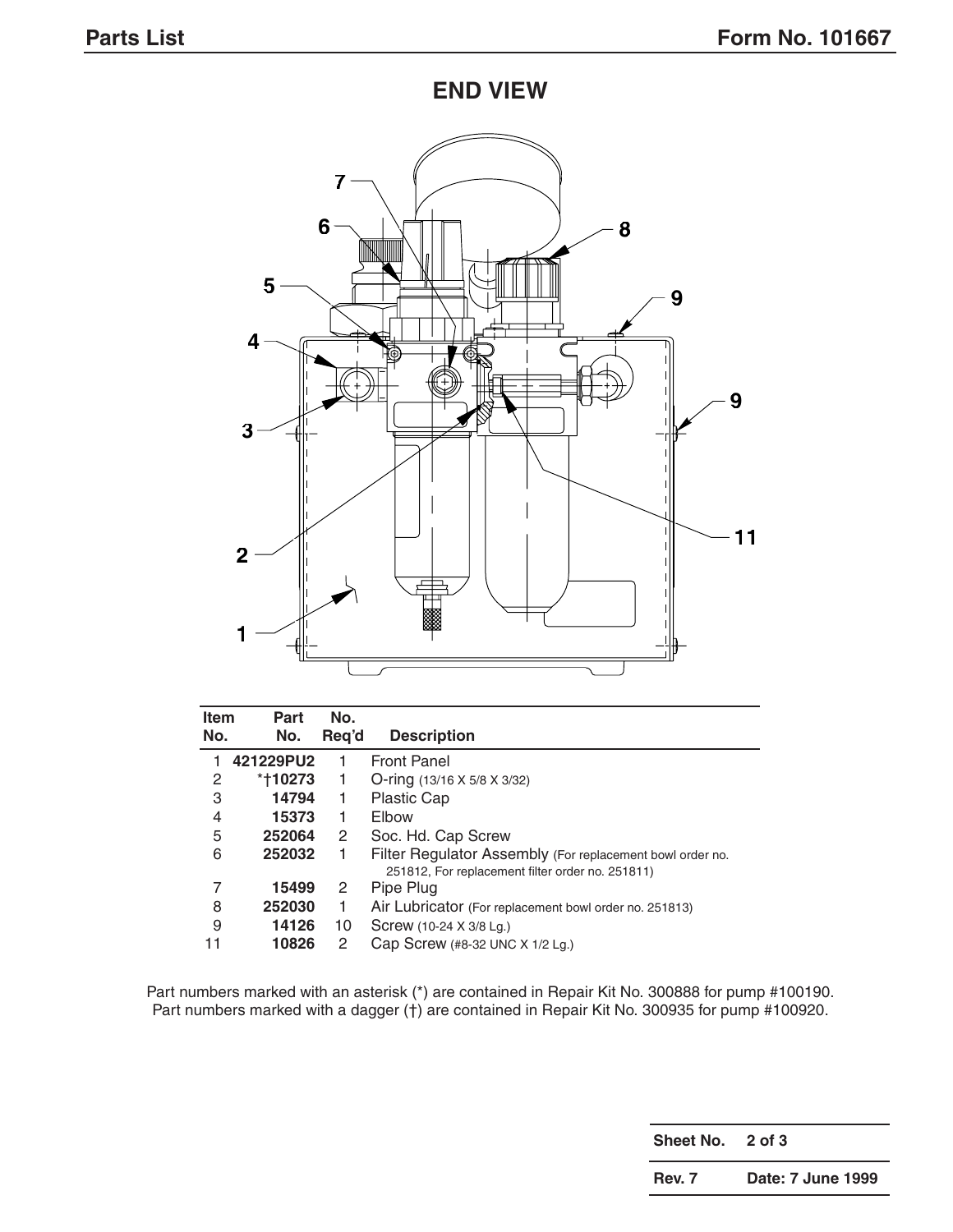

**BASIC PUMP ASSEMBLY**

 $DF^{-}A$   $B$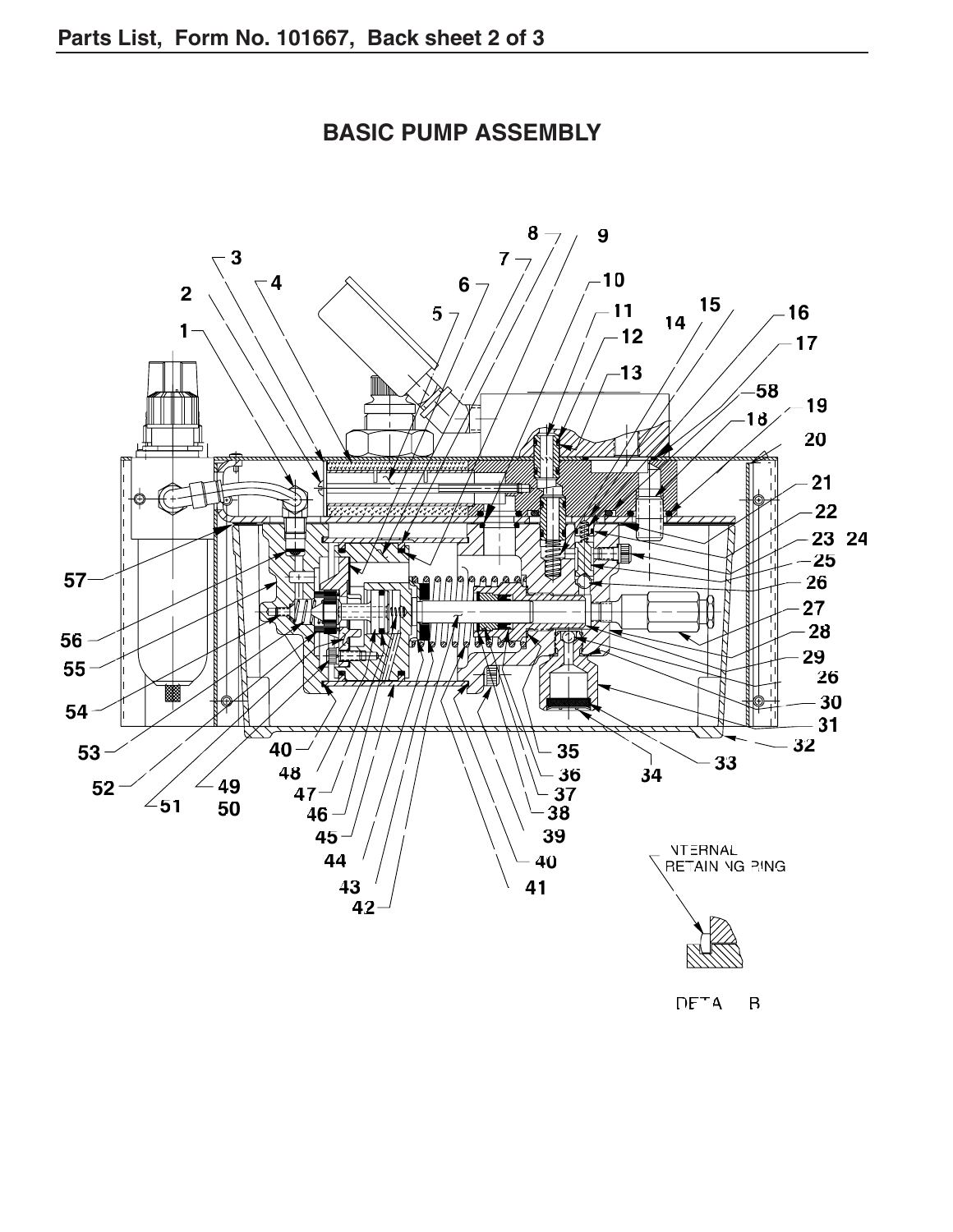## **Parts List** Form No. 101667

| Item<br>No.              | Part<br>No.    | No.<br>Req'd   | <b>Description</b>                                 | Item<br>No. | Part<br>No.    | No.<br>Req'd   | <b>Description</b>                                                |
|--------------------------|----------------|----------------|----------------------------------------------------|-------------|----------------|----------------|-------------------------------------------------------------------|
| 1                        | 15457          | $\overline{c}$ | Elbow                                              | 34          | 214586         | 1              | Internal Retaining Ring                                           |
| $\overline{c}$           | 16453          | 1              | Screw (#10-24 UNC X 4" Lg.; Apply                  | 35          | *†10263        | 1              | Copper Washer (1" X .765 X 1/32)                                  |
|                          |                |                | Loctite)                                           | 36          | $*14121$       | 1              | U-cup Packing (For 100190)                                        |
| 3                        | 16450          | 1              | Steel Washer (For 1/4 Bolt)                        |             | +252373        | 1              | U-cup Packing (For 100920)                                        |
| 4                        | *†29992        | 1              | Foam Tube                                          | 37          | *202624        | 1              | Retainer (For 100190; Note: See                                   |
| 5                        | 28387          | 1              | Muffler                                            |             |                |                | "INSTRUCTIONS FOR RETAINER                                        |
| 6                        | *†28239        | 1              | Gasket                                             |             |                |                | REPLACEMENT" on back sheet 3 of 3.)                               |
| $\overline{\mathcal{I}}$ | 52390          | 1              | Piston Body                                        |             | <b>†252374</b> | 1              | Retainer (For 100920; Note: See                                   |
| 8                        | *†14265        | 2              | <b>Piston Ring</b>                                 |             |                |                | "INSTRUCTIONS FOR RETAINER<br>REPLACEMENT" on back sheet 3 of 3.) |
| 9                        | *†251835       | 2              | O-ring (2-1/2" X 2-5/16" X 3/32)                   | 38          | 11034          | 1              | Retaining Ring (Install with sharp                                |
| 10                       | *†10272        | 1              | O-ring (3/4 X 9/16 X 3/32)                         |             |                |                | edge toward the retained part. See                                |
| 11                       | 21094          | $\overline{c}$ | <b>Bushing</b>                                     |             |                |                | Detail "B".)                                                      |
| 12                       | *†10268        | 4              | O-ring $(1/2 \times 3/8 \times 1/16)$              | 39          | 17428          | 4              | Soc. Hd. Cap Screw                                                |
| 13                       | *†11863        | 4              | Backup Washer                                      |             |                |                | (1/4-20 UNC X 3-1/2" Lg.; Torque to                               |
|                          |                |                | $(1/2 \times 3/8 \times 1/16)$                     |             |                |                | 85/95 in. Ibs. oiled; Note: Cross                                 |
| 14                       | *†16448        | 1              | <b>Compression Spring</b>                          | 40          | *†17429        | $\overline{c}$ | torque in increments of 30 in. lbs.)<br><b>Backup Ring</b>        |
|                          |                |                | (5/16 O.D. X 13/16 Lg.)                            |             |                |                | (2-15/16" X 2-3/4" X .045)                                        |
| 15                       | 36497          | 1              | <b>Check Valve Retainter</b>                       | 41          | *†13938        | 1              | Spring (1.452 O.D. X 4-7/16" Lg.)                                 |
| 16                       | *†10445        | 1              | <b>Compression Spring</b><br>(5/32 O.D. X 3/4 Lg.) | 42          | *28400         | 1              | Piston (For 100190)                                               |
| 17                       | *†16684        | 1              | O-ring (1-3/16" X 1" X 3/32)                       |             | <b>†252372</b> | 1              | Piston (For 100920)                                               |
| 18                       | 15024          | 1              | <b>Close Nipple</b>                                | 43          | *202613        | 1              | <b>Bumper (For 100190)</b>                                        |
| 19                       | *†10276        | 2              | O-ring (1" X 3/4 X 1/8)                            |             | +252371        | 1              | Bumper (For 100920)                                               |
| 20                       | 42357PU2       | 1              | <b>Front Panel</b>                                 | 44          | *211082        | 1              | Spring Guide (For 100190)                                         |
| 21                       | *†351021       | 1              | Gasket                                             |             | +252370        | 1              | Spring Guide (For 100920)                                         |
| 22                       | *†12522        | 1              | O-ring $(3/8 \times 1/4 \times 1/16)$              | 45          | 351122         | 1              | Air Cylinder (Note: Locate groove on                              |
| 23                       | *†10442        | $\overline{c}$ | Washer (3/8 X 1/4 X 1/32)                          |             |                |                | upper half (Top) of pump with                                     |
| 24                       | 10002          | 1              | Cap Screw (1/4-20 UNC X 3/8 Lg.;                   |             |                |                | chamfered tube end towards rear                                   |
|                          |                |                | Torque to 90/110 in. lbs.)                         |             |                |                | head as shown.)                                                   |
| 25                       | 202568         | 1              | <b>Ball Guide</b>                                  | 46          | *†12692        | 1              | <b>Compression Spring</b>                                         |
| 26                       | *†10423        | 2              | Steel Ball (9/32 Dia.)                             |             |                |                | (3/16 O.D. X 1-11/16" Lg.)                                        |
| 27                       | 21278-48       | 1              | Relief Valve (Set at 4,900/5,300 PSI;              | 47          | *†211052       | 1              | O-ring (.900 X .706 X .097)                                       |
|                          |                |                | Apply loctite 592 [Power Team                      | 48          | 305475         | 1              | <b>Exhaust Valve Stem</b>                                         |
|                          |                |                | #905516] or equiv. & torque to                     | 49          | 10241          | 3              | Lockwasher (For #10 bolt)                                         |
|                          |                |                | 150/170 in. lbs.)                                  | 50          | 211054         | 3              | Screw (#10-24 X 1/2 Lg.; Torque to<br>50/55 in. lbs.)             |
| 28                       | 64767          | 1              | Pump Body                                          | 51          | 33822          | 1              | <b>Piston End Plate</b>                                           |
| 29                       | *33959         | 1.             | Cylinder(Torque to 90/100 ft. lbs.                 | 52          | *†28183        | 1              | Piston Poppet                                                     |
|                          |                |                | oiled; For 100190)                                 | 53          | *†205679       | 1              | <b>Compression Spring</b>                                         |
|                          | <b>†421403</b> | 1.             | Cylinder (Torque to 90/100 ft. lbs.                |             |                |                | (.485 O.D. X .915 Lg.)                                            |
|                          |                |                | oiled; For 100920)                                 | 54          | 205674         | 1              | Screw (8-32 UNC X 3/8 Lg.; Torque to                              |
| 30                       | *†10261        | 1.             | <b>Copper Washer</b>                               |             |                |                | 12/18 in. lbs.)                                                   |
| 31                       | 48010          | 1.             | (3/4 X 19/32 X 1/32)<br><b>Filter Adapter</b>      | 55          | 37468          | 1              | <b>Rear Head</b>                                                  |
|                          |                |                | (Torque to 40/50 ft. lbs. oiled)                   | 56          | *†216296       | 1              | <b>Filter Disc</b>                                                |
| 32                       | 61243          | 1              | Reservoir                                          | 57          | *†33853        | 1              | Reservoir Gasket                                                  |
| 33                       | 214578         | 1              | Filter                                             | 58          | *†11841        | 1              | O-ring (1.62 x 1.37 Nitrile)                                      |
|                          |                |                |                                                    |             |                |                |                                                                   |

Part numbers marked with an asterisk (\*) are contained in Repair Kit No. 300888 for pump #100190. Part numbers marked with a dagger (†) are contained in Repair Kit No. 300935 for pump #100920.

Note: Shaded areas reflect last revision(s) made to this form.

**Sheet No. 3 of 3**

**Rev. 7 Date: 7 June 1999**